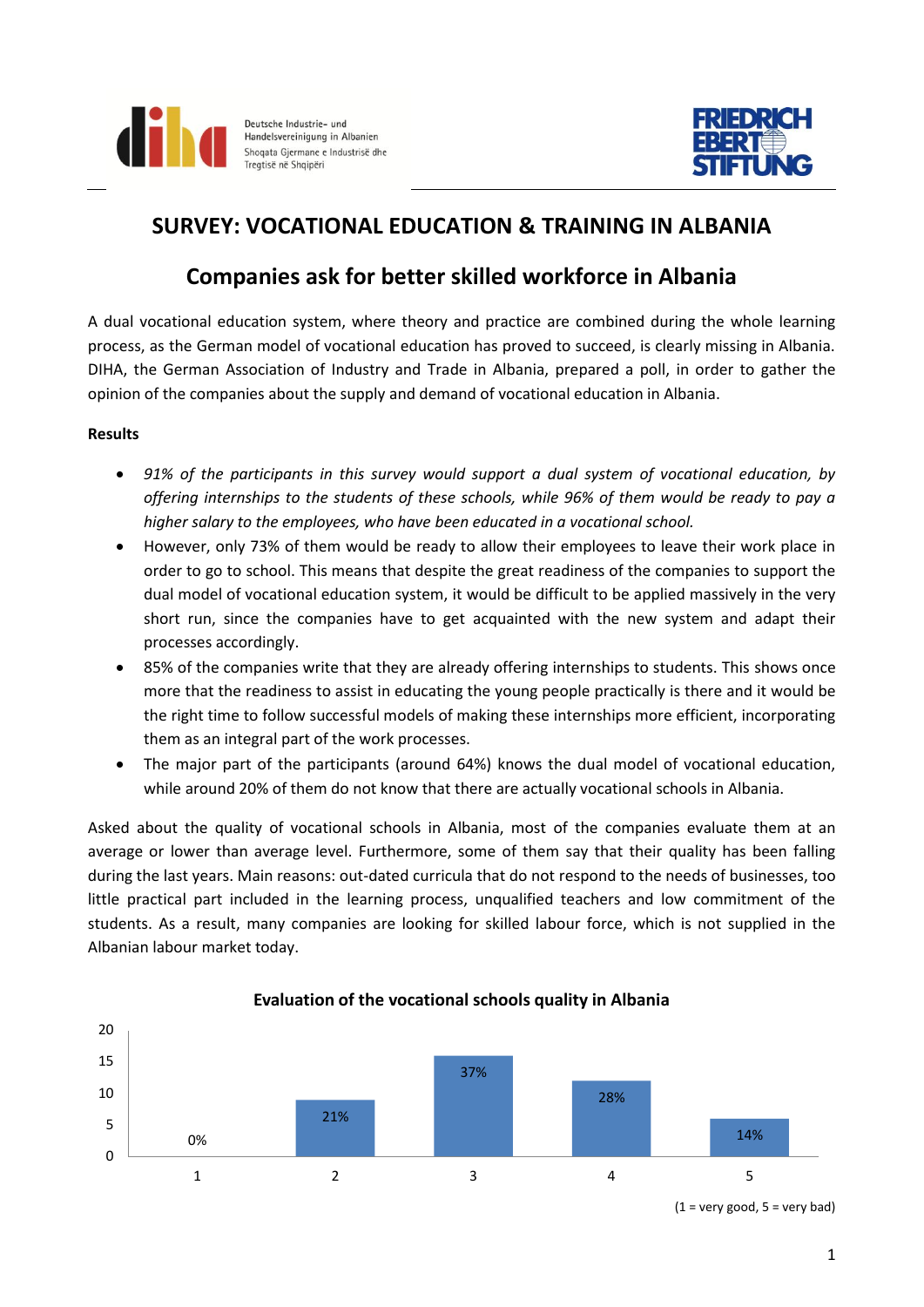- Another point which is still missing is the **certification of these professionals** and the legal framework regarding the regulation of particular sectors, so that only skilled work force can be accepted to work in certain professions, where this is needed. This would increase the quality of work and also make vocational schools more attractive to potential students.
- **Corruption**, as an unfortunately often encountered topic in the Albanian reality, has also been mentioned by the companies, as an obstacle to the quality level of vocational education.
- The Companies need the skilled labour mainly in **these areas**: Textiles and shoes industry, food technology, scaffold industry, diary, tourism, cook, waiter, chambermaid, repairing of production machinery (medical, textile, food Industry etc.), electrical, plumber/installer, construction, electronics, mechanics, electromechanical Installations tailoring, welder, geology, mining, metal industry, banking, administration, infrastructure, port, logistics, lifts and lifting equipment.
- More than 50 % of the participants have the opinion that these qualifications exist in Albania. Nevertheless, 50 % of the companies send **their employees abroad for training**.
- At almost half of the companies more than 70% of their employees have a university degree, while state universities are obviously more popular, since three – quarters of the companies have less than 30% of the employees with a degree from a private university. Regarding vocational education, only less than 20% of the companies have hired a considerable number of employees coming from vocational schools.

|                                       | none   | less than 30% | $30 - 50%$ | $50 - 70 %$ | 70 - 100 % |
|---------------------------------------|--------|---------------|------------|-------------|------------|
| <b>State University</b>               | 4.20%  | 18.70%        | 14.60%     | 20.80%      | 41.70%     |
| <b>Private University</b>             | 28.60% | 50%           | 3.60%      | 10.70%      | 7.10%      |
| Foreign Universities (studied abroad) | 21.90% | 50%           | 12.50%     | 6.20%       | 9.40%      |
| Professional schools                  | 35.50% | 48.40%        | 6.50%      | 6.40%       | 3.20%      |
| Profession learned abroad             | 50%    | 32.10%        | 7.10%      | 0%          | 10.70%     |
| High School (12 years)                | 9.70%  | 32.30%        | 12.90%     | 19.30%      | 25.80%     |
| Elementary school (9 years)           | 36%    | 24%           | 4%         | 4%          | 32%        |

#### **The percentage of employees' qualification in the Albanian companies:**

### **About the Survey**

The questionnaire was written in three languages, Albanian, German and English and was sent to all DIHA members and other companies.

More than half of the participants in the survey come from Albania, while the other half comes from Germany, Austria and other countries.



### **Participating Companies' Headquarter**